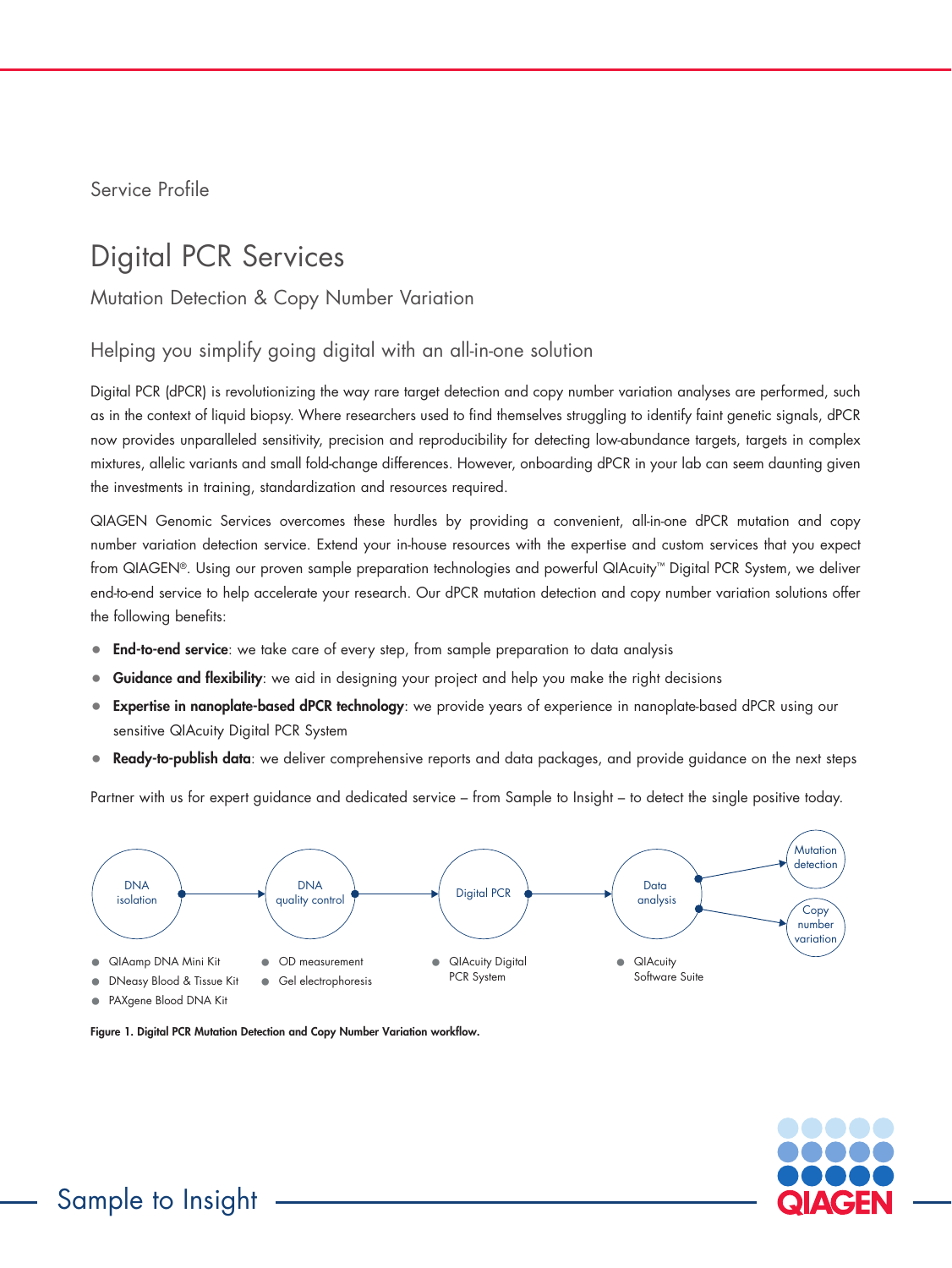### Transforming the PCR experience with digital PCR

dPCR is a highly precise approach to sensitive and reproducible nucleic acid detection and quantification. Measurements are performed by dividing the sample into partitions, with zero or one target molecule present in any individual reaction. Each partition is analyzed after end-point PCR cycling for the presence or absence of a fluorescent signal, and the absolute number of molecules present in the sample is calculated. Compared to other techniques, dPCR provides:





Absolute target quantification No need for references or standard curves

**High tolerance** to inhibitors Due to partitioning and end-point measurement



Superior precision Detect very small fold change differences



Increased sensitivity Detect rare mutations and low-abundance

targets



High reproducibility Eliminate amplication efficiency bias

Figure 2. The top 5 benefits of dPCR.

#### Comprehensive data analysis

QIAGEN Genomic Services performs your data analysis using the QIAcuity Software Suite. Your final data package will contain absolute quantifications of your samples, with the concentration in copies per microliter of your target sequence. Further, a complete overview of the mutation detection results presented as a mutation fraction table or the copy number variation results are delivered with detailed explanations.

#### Table 1. An example extract mutation fraction table that is included in the mutation detection package

|           | Sample/<br>NTC/ control | <b>Type</b>     | <b>Reaction mix</b> | <b>Target</b> | IC                       | Concentration<br>$\langle \text{copies}/\mu \mathsf{L} \rangle$ | CI (95%)                 | <b>Mutation</b><br>fraction | CI (95%)                 |
|-----------|-------------------------|-----------------|---------------------|---------------|--------------------------|-----------------------------------------------------------------|--------------------------|-----------------------------|--------------------------|
| A1        | Sample 1                | <b>Mutation</b> | BRAF V600M          | MT            | ٠                        | 1979.3                                                          | 2.60%                    | 100%                        | 4%                       |
| A1        | Sample 1                | Wildtype        | BRAF V600M          | WT            | ٠                        | $\circ$                                                         | $\overline{\phantom{a}}$ | $\overline{\phantom{a}}$    | $\overline{\phantom{a}}$ |
| A2        | Sample 2                | Mutation        | BRAF V600M          | MT            | ٠                        | 927.1                                                           | 3.9%                     | 47.23%                      | 11%                      |
| A2        | Sample 2                | Wildtype        | BRAF V600M          | MT            | ٠                        | 1035.7                                                          | 3.7%                     | $\overline{\phantom{a}}$    | $\overline{\phantom{a}}$ |
| <b>B5</b> | <b>NTC</b>              | Mutation        | BRAF V600M          | WT            | $\overline{\phantom{a}}$ | $\circ$                                                         | $\overline{a}$           | n.a.                        | n.a.                     |
| <b>B5</b> | <b>NTC</b>              | Wildtype        | BRAF V600M          | MT            | $\overline{\phantom{a}}$ | $\circ$                                                         | $\overline{\phantom{a}}$ | $\overline{\phantom{a}}$    | $\overline{\phantom{a}}$ |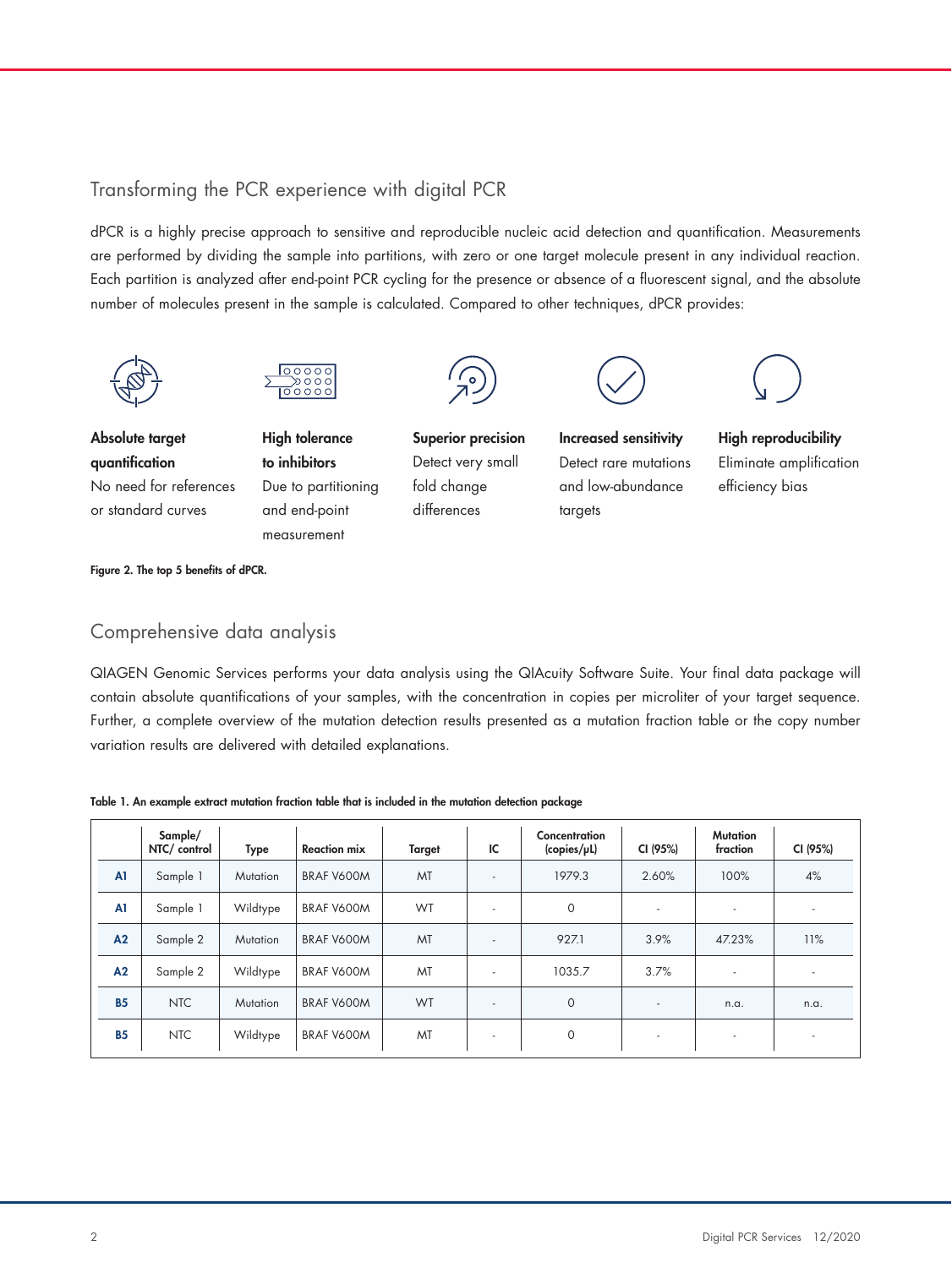# Service specifications

| <b>Consultation</b>                     | Free consultation with an expert to design an experimental setup that best meets your needs and budget.                                                                                                                                                                                                                                                                                                                                                                                                                                                                                        |                                                                                                                                                                                           |                                                                                                                        |  |  |  |  |
|-----------------------------------------|------------------------------------------------------------------------------------------------------------------------------------------------------------------------------------------------------------------------------------------------------------------------------------------------------------------------------------------------------------------------------------------------------------------------------------------------------------------------------------------------------------------------------------------------------------------------------------------------|-------------------------------------------------------------------------------------------------------------------------------------------------------------------------------------------|------------------------------------------------------------------------------------------------------------------------|--|--|--|--|
|                                         | Input sample                                                                                                                                                                                                                                                                                                                                                                                                                                                                                                                                                                                   | <b>Isolation kit</b>                                                                                                                                                                      | Input requirements                                                                                                     |  |  |  |  |
|                                         | Customer-isolated human DNA                                                                                                                                                                                                                                                                                                                                                                                                                                                                                                                                                                    | Not applicable                                                                                                                                                                            | 500 ng (>10 ng/µl)                                                                                                     |  |  |  |  |
| <b>Sample requirements</b>              | Cell-free circulating DNA (ccfDNA)<br>from human plasma or serum                                                                                                                                                                                                                                                                                                                                                                                                                                                                                                                               | QIAamp® ccfDNA/RNA Kit<br>QIAamp MinElute® ccfDNA Kit                                                                                                                                     | Minimum: 1 ml<br>Maximum: 4 ml                                                                                         |  |  |  |  |
|                                         | Cells (human)                                                                                                                                                                                                                                                                                                                                                                                                                                                                                                                                                                                  | QIAamp DNA Mini Kit                                                                                                                                                                       | Minimum: 1 x 10 <sup>6</sup> cells pelleted and frozen                                                                 |  |  |  |  |
|                                         | Fresh-frozen tissue (human)                                                                                                                                                                                                                                                                                                                                                                                                                                                                                                                                                                    | DNeasy® Blood & Tissue Kit                                                                                                                                                                | Minimum: 4-5 mg<br>Maximum: 50 mg                                                                                      |  |  |  |  |
|                                         | FFPE samples (human)                                                                                                                                                                                                                                                                                                                                                                                                                                                                                                                                                                           | QIAamp DNA FFPE Tissue Kit<br>GeneRead® DNA FFPE Kit                                                                                                                                      | Minimum: $2 \times 10$ µm sections of 250 mm <sup>2</sup><br>Maximum: $4 \times 10$ µm sections of 250 mm <sup>2</sup> |  |  |  |  |
|                                         | Blood (PAXgene®, human)                                                                                                                                                                                                                                                                                                                                                                                                                                                                                                                                                                        | PAXgene Blood DNA Kit                                                                                                                                                                     | Recommended: 1 tube                                                                                                    |  |  |  |  |
|                                         | Other                                                                                                                                                                                                                                                                                                                                                                                                                                                                                                                                                                                          | Please inquire                                                                                                                                                                            |                                                                                                                        |  |  |  |  |
| <b>DNA quality control</b><br>OOO<br>QC | OD measurement, including A260/A280 ratio<br>(Capillary) gel electrophoresis (e.g., DIN value) (optional)<br>This is a <b>STOP/GO</b> point where it is possible to omit samples, replace samples before proceeding or terminate the project.                                                                                                                                                                                                                                                                                                                                                  |                                                                                                                                                                                           |                                                                                                                        |  |  |  |  |
| <b>Digital PCR</b>                      | Mutation detection is performed using the QIAcuity Probe PCR Kit and the dPCR LNA Mutation Assay on our<br><b>QIAcuity Digital PCR System.</b><br>A QIAcuity Nanoplate 26k is used for highly sensitive and accurate detection of mutations with a high reaction volume                                                                                                                                                                                                                                                                                                                        |                                                                                                                                                                                           |                                                                                                                        |  |  |  |  |
|                                         | CNV analysis is performed using the QIAcuity EG PCR Kit and the dPCR Copy Number Assay on our<br><b>QIAcuity Digital PCR System.</b><br>A QIAcuity Nanoplate 26k is used for sensitive detection of rare CNV events with a high reaction volume<br>A QIAcuity Nanoplate 8.5k is used for high-throughput routine CNV screening with a low reaction volume                                                                                                                                                                                                                                      |                                                                                                                                                                                           |                                                                                                                        |  |  |  |  |
|                                         | For CNV analysis, 2 reference samples and 2 reference assays need to be provided for normalization.                                                                                                                                                                                                                                                                                                                                                                                                                                                                                            |                                                                                                                                                                                           |                                                                                                                        |  |  |  |  |
|                                         | Results can only be provided per plate                                                                                                                                                                                                                                                                                                                                                                                                                                                                                                                                                         |                                                                                                                                                                                           |                                                                                                                        |  |  |  |  |
|                                         | Raw data                                                                                                                                                                                                                                                                                                                                                                                                                                                                                                                                                                                       | Number of partitions valid / positive / negative                                                                                                                                          |                                                                                                                        |  |  |  |  |
|                                         | Raw data QC                                                                                                                                                                                                                                                                                                                                                                                                                                                                                                                                                                                    | Image quality controls and image corrective measures included in QIAcuity Software<br>Suite                                                                                               |                                                                                                                        |  |  |  |  |
| Complete data<br>analysis               | Normalization approach                                                                                                                                                                                                                                                                                                                                                                                                                                                                                                                                                                         | For CNV normalization to reference assays/samples                                                                                                                                         |                                                                                                                        |  |  |  |  |
|                                         | Absolute quantification<br>Absolute quantification data<br>(concentration in copies/µl and confidence interval at a 95% confidence level)                                                                                                                                                                                                                                                                                                                                                                                                                                                      |                                                                                                                                                                                           |                                                                                                                        |  |  |  |  |
|                                         | Mutation detection<br>Mutation detection statistics<br>(Mutation fraction in percent and confidence interval at a 95% confidence level)<br>For simplex tests, individual replicate results are not available.                                                                                                                                                                                                                                                                                                                                                                                  |                                                                                                                                                                                           |                                                                                                                        |  |  |  |  |
|                                         | Copy number variation analysis                                                                                                                                                                                                                                                                                                                                                                                                                                                                                                                                                                 | Copy number variation statistics<br>(number of copies per genome and confidence interval at a 95% confidence level)<br>For simplex tests, individual replicate results are not available. |                                                                                                                        |  |  |  |  |
| <b>Final report and</b><br>consultation | The final data analysis package contains an overview of data analysis and algorithms used, the files and tables<br>listed above and publication-ready figures (PDFs provided as standard, please inquire for SVG or other formats).<br>A teleconference is scheduled with QIAGEN scientists to discuss analysis and validation of results. Consultation and<br>support will be provided for 90 days following delivery of data (for data delivery only projects), or delivery of data<br>analysis (for data analysis inclusive projects). For extended support beyond 90 days, please inquire. |                                                                                                                                                                                           |                                                                                                                        |  |  |  |  |